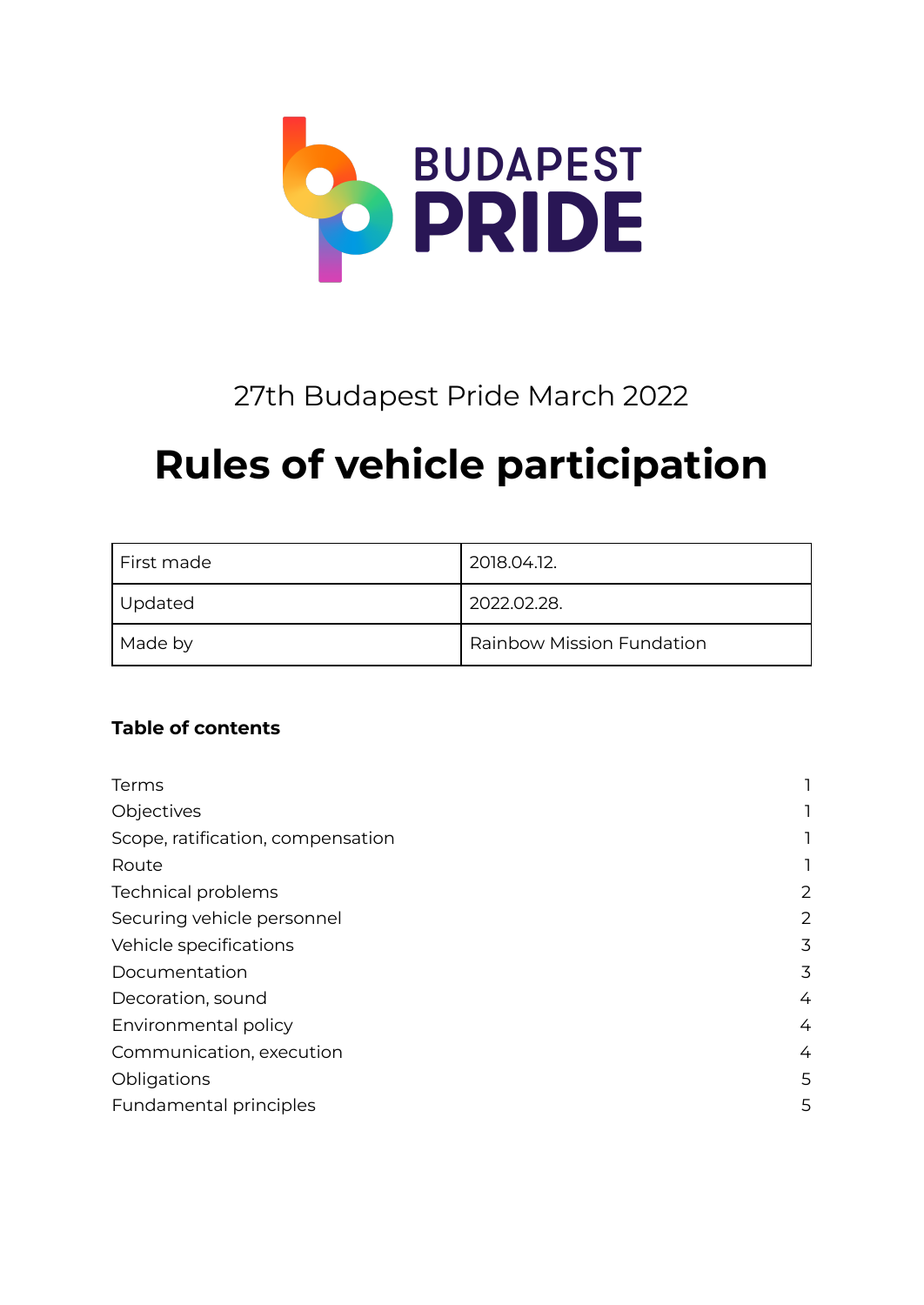

#### <span id="page-1-0"></span>**Terms**

| Rainbow Mission Foundation                                                                                                         | henceforth Budapest Pride            |
|------------------------------------------------------------------------------------------------------------------------------------|--------------------------------------|
| For-profit, and nonprofit organizations,<br>natural persons, who wish to participate in<br>the pride parade by launching a vehicle | henceforth Vehicle Participant Group |

#### <span id="page-1-1"></span>**Objectives**

The goal of this document is to summarize the rules and regulations regarding the launching of and participation with a vehicle in the pride parade. All rules apply to all Vehicle Participant Groups and no exceptions shall be made, the rules must not be broken.

#### <span id="page-1-2"></span>**Scope, ratification, compensation**

This document is valid until recalled.

Budapest Pride holds the right to change the contents of this document anytime.

Complying with these rules is mandatory for all Vehicle Participant Groups, no exceptions can be made. Participating in the March can be denied if organizers from Budapest Pride find a Vehicle Participant Group not adhering to these rules.

Budapest Pride is not responsible for any financial or other damages caused by the right to participate being denied, and Budapest Pride cannot be forced to financially compensate for these losses.

#### <span id="page-1-3"></span>**Rules**

#### **1. Route**

All Vehicle Participant Groups are to follow the route decided by Budapest Pride before, during, and after the Pride March. Deviating from the decided route is only allowed with the permission of Budapest Pride and/or the police. In case the route direction changes during the March, all Vehicle Participant Groups are to follow the new route, and to act as the Budapest Pride appointed vehicle coordinator says.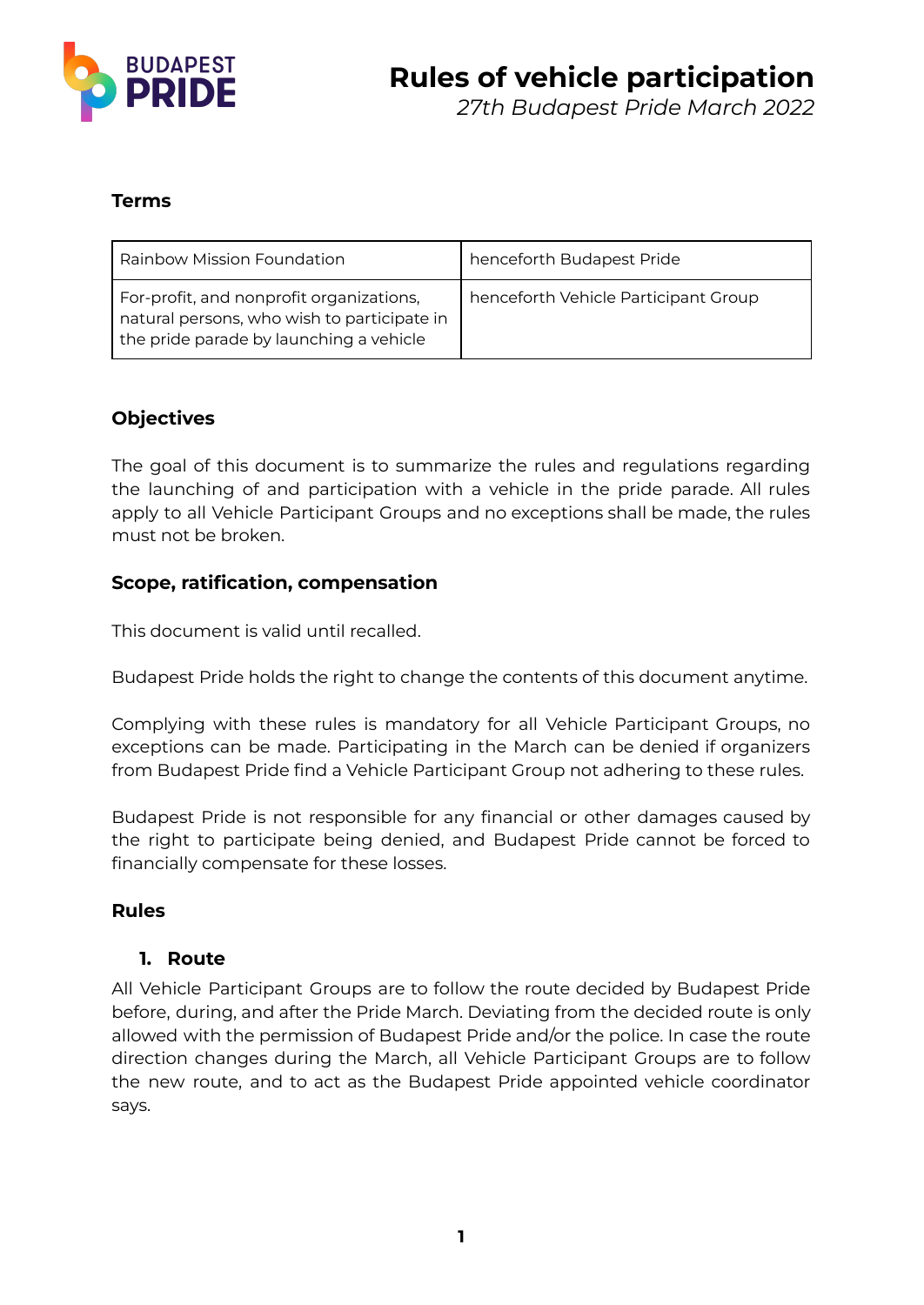

# <span id="page-2-0"></span>**2. Technical problems**

In case of a technical problem concerning the vehicle, sound, or performance before the March, the Vehicle Participant Group must contact Budapest Pride at [felvonulas@budapestpride.hu](mailto:felvonulas@budapestpride.hu) with details about the nature of the problem, possibilities of its correction, and its length. In case Budapest Pride comes to the conclusion that the vehicle's participation would endanger the safety of the March after having considered the state of the problem, the Vehicle Participant Group can be asked to remove the vehicle from the route and not to participate in the March.

Any problems that arise during the March must be reported to the vehicle coordinator appointed by Budapest Pride.

#### <span id="page-2-1"></span>**3. Securing vehicle personnel**

All Vehicle Participant Groups must provide a minimum of **five responsible persons** who will accompany the vehicle on the entire length of the March from the first assembly to its end, and who will act as Budapest Pride orders them.

Of these five persons:

- four will hold a safety ribbon while walking next to the vehicle.
- and one will walk in front of the vehicle and watch out for the attendees.

Vehicle Participant Groups must provide the safety ribbon for the vehicles, the specifications of which are as follows:

- not shorter than each side of the vehicle while held at least 1m from the vehicle itself,
- has a visible color,
- at least 8 cm wide.

In case a Vehicle Participant Group wishes to use the services of a security company of their own choice, it must notify Budapest Pride (at [felvonulas@budapestpride.hu\)](mailto:felvonulas@budapestpride.hu) at least 15 days prior to the March, and must provide the names of the security personnel, as well as a digital copy of their IDs and permissions.

Vehicle Participant Groups must ensure that the security personnel do not wear clothes that could be deemed intimidating (all black, camouflage, military etc), and that their appearance blends in with the rest of the attendees. All security personnel must wear visibility vests.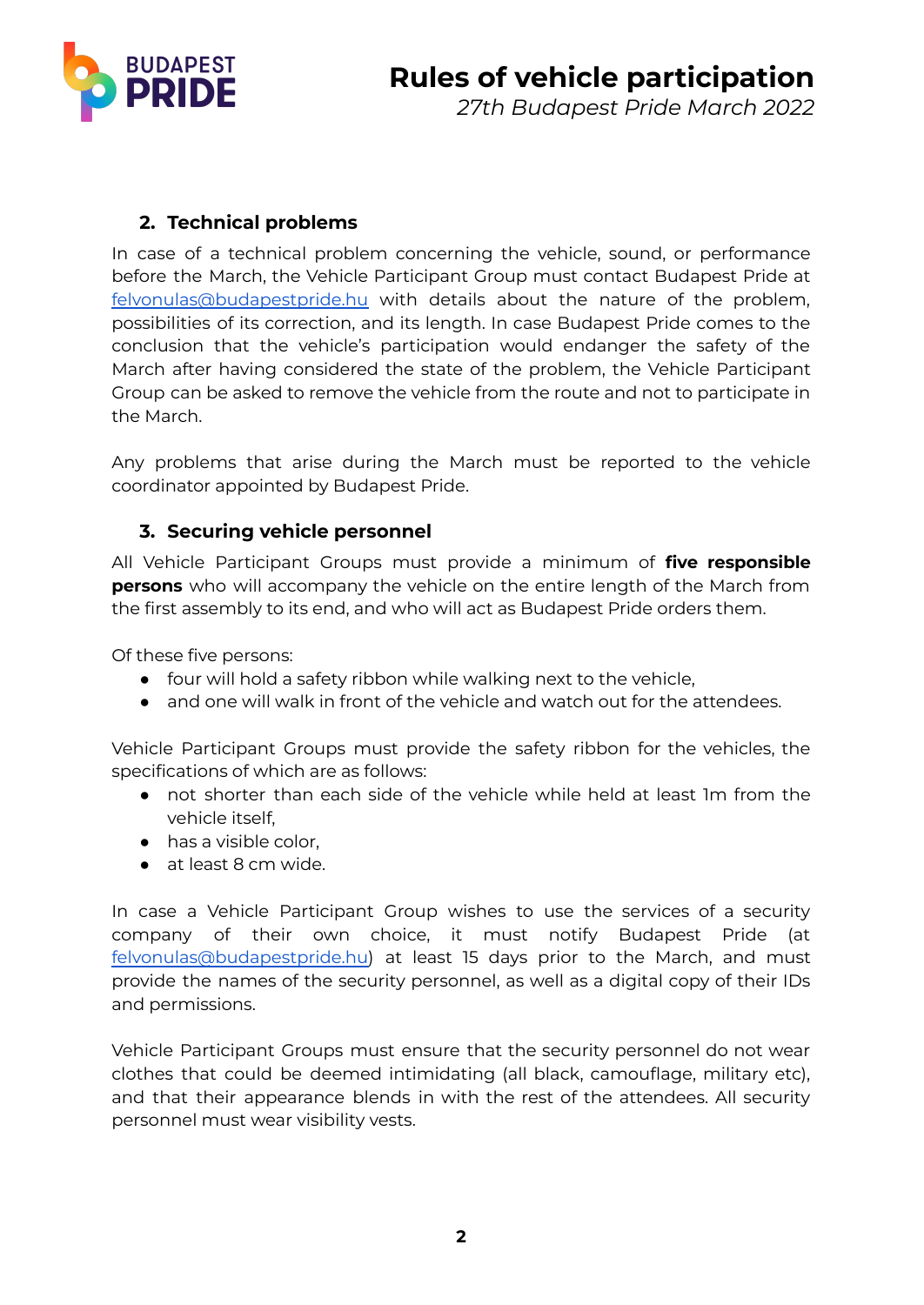

.

Vehicle Participant Groups must provide data about the driver of the vehicle, as well as the vehicle itself (such as name, phone number, ID number, license number etc)

Vehicle Participant Groups must provide a seat for the Budapest Pride appointed coordinator next to the driver of the vehicle.

In case any of the terms described in Section III are not met, Budapest Pride has the right to deny attending the March to the respective Vehicle Participant Group.

# <span id="page-3-0"></span>**4. Vehicle specifications**

Weight Total weight of vehicle (max) 7.5 t Size Length  $\vert$  6.5 m Width 2.5 m Inside height 2.5 m Height 3.5 m

All vehicles must meet the below criteria.

The vehicle must not be heavier than 7.5t and longer than 3.5m. For safety reasons, nothing can hang from its sides. In case a Vehicle Participant Group wishes to launch a vehicle where the cords and cables used for sound, or any of the decorating elements are hanging from the side of the vehicle, the group's participation will be denied.

# <span id="page-3-1"></span>**5. Documentation**

All March and technical vehicles must have valid vehicle passes, which are to be provided by the Vehicle Participant Group, and to be sent to Budapest Pride by the given date. If this term is not met, participation will be denied. Furthermore, the license plate number, as well as the vehicle registration number and exact size of the vehicle must be provided to Budapest Pride.

# <span id="page-3-2"></span>**6. Decoration, sound**

No decoration or sound setup can be done at the site of the March, all vehicles must arrive completely decorated with finished and working sound systems.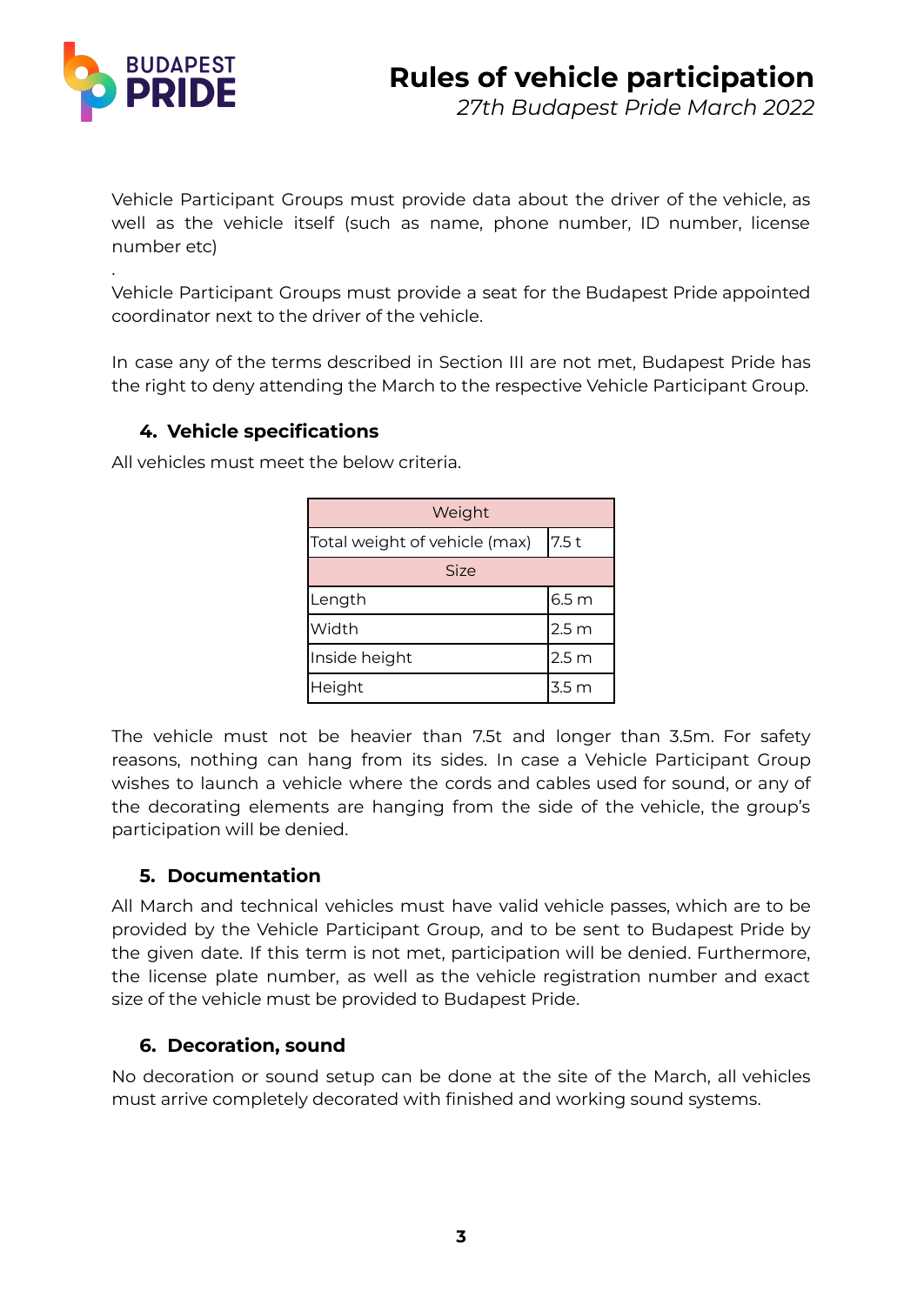

To prevent accidents during the March, only one person providing the music can stay aboard the vehicle. When the vehicle returns to regular traffic, nobody can stay there.

If a vehicle meets the technical requirements to be equipped with a working sound system, **it cannot participate** in the March without having a sound system and providing music.

The official logo (if it's not applicable, the exact name of the Vehicle Participant Group) must be displayed on the vehicle.

#### **Every logo displayed on the vehicle has to be approved by Budapest Pride before the March.**

# <span id="page-4-0"></span>**7. Environmental policy**

All decorations must be made of recycled or recyclable materials. Using single-use plastic decorations, such as balloons, will result in the right to participation being denied. Furthermore, we advise all Vehicle Participant Groups to prepare the gifts they plan to hand out at the March to be made of sturdy, reusable materials.

To protect the environment the Vehicle Participant Group shall use electric vehicles or fuel efficient cars. Only those Vehicle Participant Groups are allowed to participate in the March who represent organizations whose global  $CO<sub>2</sub>$  emission is less than 61,7 million tons/year.

#### <span id="page-4-1"></span>**8. Communication, execution**

All Vehicle Participant Groups must stay in contact with the Budapest Pride appointed vehicle coordinator, must follow their orders at all times for the entire duration of the March, and must consider the execution of all such orders mandatory.

# <span id="page-4-2"></span>**9. Obligations**

Vehicle Participant Groups and all related staff must keep all rules as requested by Budapest Pride.

#### <span id="page-4-3"></span>**10. Fundamental principles**

One of our main fundamental principles is ensuring that the number of vehicles participating on behalf of for-profit organizations does not exceed that of non-profit and civil organizations, therefore, we can only come to an agreement about vehicle participation with for-profit groups after the participation of non-profit groups is set.